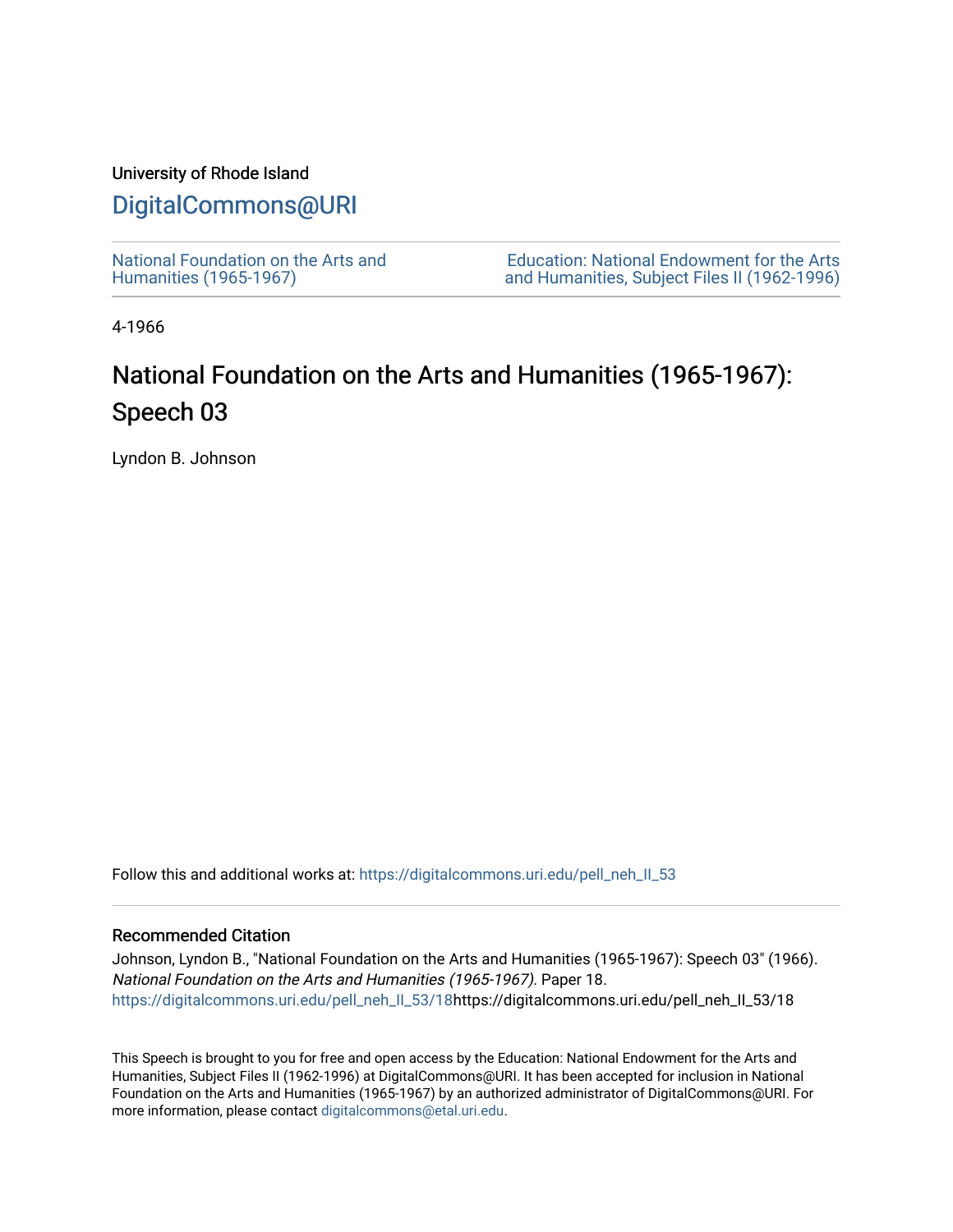#### NATIONAL FOUNDATION ON THE ARTS AND THE HUMANITIES



...... *. :: \_\_\_ -•.,... ..* :\_,.~

1800 G STREET, N,W., WASHINGTON, D.C, 20506

National Endowment for the Arts National Council on the Arts

April, 1966

#### EXCERPTS FROM STATEMENTS BY PRESIDENT LYNDON B. JOHNSON ON THE ARTS

Following are excerpts from statements by President Lyndon B. Johnson on the meaning and purpose of the arts, the arts in the "Great Society," the role of government in support of the arts, and on arts and humanities legislation.

#### MEANING AND PURPOSE OF THE ARTS

"In the long history of man, countless empires and nations have come and gone. Those which created no lasting works of art are reduced today to short footnotes in history's catalogue. Art is a nation'·s most precious heritage. For it is in our works of art that we reveal to ourselves, and to others, the inner vision which guides us as a nation. And where there is no vision, the people perish." (Upon signing the Arts and Humanities Bill in the Rose Garden, September 29, 1965)

"Our civilization... will largely survive in the works of our creation. There is a quality in art which speaks across the gulf dividing man from man and nation from nation, and century from century. That quality confirms the faith that our common hopes may be more enduring than our conflicting hostilities. Even now men of affairs are struggling to catch up with the insights of great art. The stakes may well be the survival of civilization." (At Groundbreaking Ceremonies for the John F. Kennedy Center for the Performing Arts, Washington, D.C., December 2, 1964)

"The vitality and the well-being of the people is closely related to their capacity to always produce a high level of art and to enjoy it, and to appreciate it." (Upon signing S.J. Res. 136, The John F. Kennedy Center for the Performing Arts, the White House, January 23, 1964)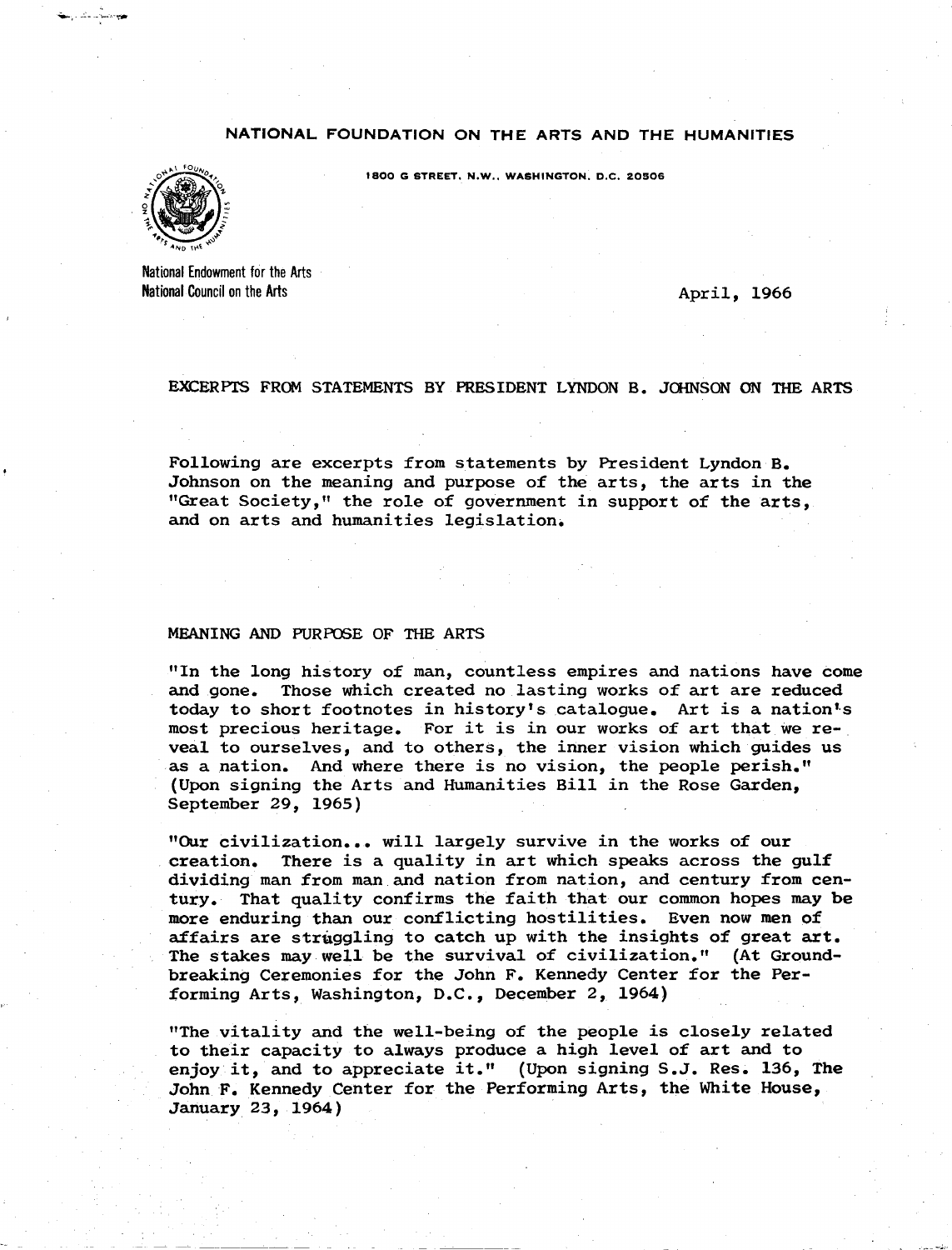"No people can afford to neglect the creative minds among it. They enrich the life of the nation. They reveal the farthest horizons of man's possibility." (At the White House Festival of the Arts, the South Lawn, June 14, 1965)

I

#### THE ARTS IN THE "GREAT SOCIETY"

"History has shown that, if we are to achieve The Great Society for which we are all working, it is essential that the arts grow and flourish." (Letter from the President to the Speaker of the House of Representatives, August 18, 1964)

"Pursuit of artistic achievement, and making the fruits of that achievement available to all its people, is among the hallmarks of a Great Society." (Upon transmitting the Administration's recommendations for a National Foundation on the Arts and Humanities to the Special Subcommittee on Labor in the House and the Special Subcommittee on Arts and Humanities in the Senate, March 10, 1965)

"It is important to know that the opportunity we give to the arts is a measure of the quality of our civilization. It is important to be aware that artistic activity can enrich the life of our people, which really is the central object of government. It is important that our material prosperity liberate and not confine the creative spirit." (At Groundbreaking Ceremonies for the John F. Kennedy Center for the Performing Arts, Washington, D.c., December 2, 1964)

"Statistics can describe past trends, analyze present developments and predict future possibilities. But they cannot tell us about the soul of man. The quality of our life must become as much a national issue as the quantity of our goods and services. Human progress is much more than a summary of our economic transactions. It is a matter of how well we live." (To the AFL-CIO Convention in San Francisco, California, December 9, 1965)

"The world, at home and abroad, offers no promise of quiet years ahead. We can expect a constant testing of our nation's leadership and our nation's purpose. Unless we stimulate individual enterprise, unless we regard individual accomplishment, we will be the servants and not the masters of change... In art, we welcome the growth of mass markets for books, painting and sculpture. But we must also seek to nourish the artistic talent which has not yet achieved a buying public." {At Swarthmore College Commencement, Swarthmore, Pennsylvania, June *B,* 1964)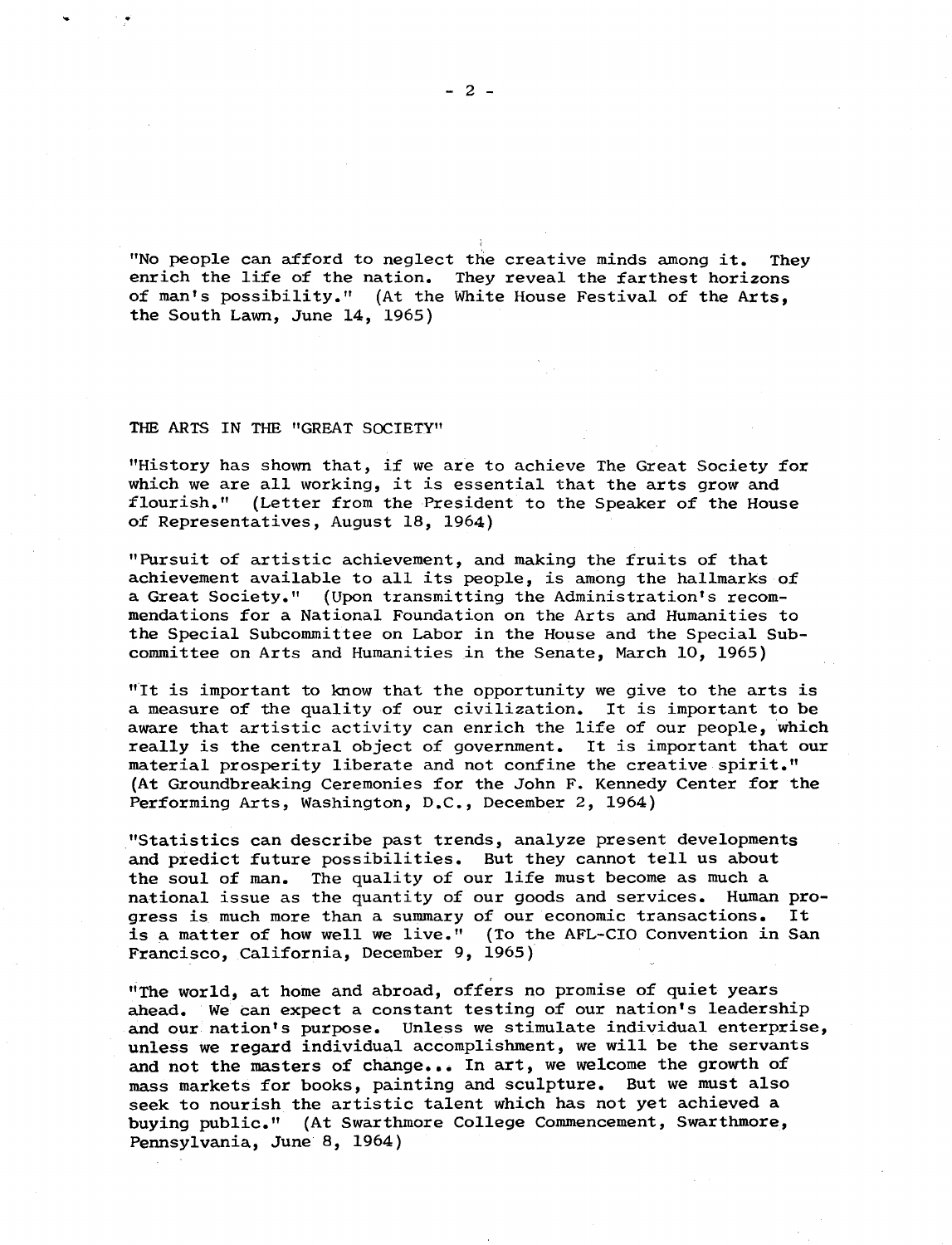"Almost every industrialized nation in the world, on both sides of the Iron Curtain, has one or more national centers for the arts. Washington has lagged behind. Far too often, American actors and sipgers and musicians must travel to foreign countries to even be heard. Now, because of President Kennedy's leadership and your efforts, they will have a.stage here in the capital of their own country. I expect this Center (The John F. Kennedy Center for the Performing Arts) to be a living force for the encouragement of art. Washington needs new theatres and new concert halls. But if that is all that we are building, we will have fallen far short of today's expectation and promise. This Center will have a unique opportunity to bring together worlds of poetry and power -- and bring them to the benefit of each of us. It must give special attention to the young, to increasing their interest and stimulating their creativity. It can serve as a model and instructor to other cultural centers around our Nation. It should open up new opportunities to be heard to young singers and filmmakers and playwrights. It must take the lead in bringing the best in the performing arts to every part of our beloved and rich country, so that theatre and opera are not the privilege of the lucky citizens of just a few metropolitan centers. Yes, this is our ambitious program. But so was the vision of the man in whose memory this Center is today named." (At Groundbreaking Ceremonies for the John F. Kennedy Center for the Performing Arts, Washington, D.C., December 2, 1964)

"Tomorrow's school will reach out to the places that enrich the human spirit: to the museums, the theatres, the art galleries... I am not describing a distant Utopia, but the kind of education which must be the great and urgent work of our time." (To the American Association of School Administrators Convention, Atlantic City, February 16, 1966)

#### THE ROLE OF GOVERNMENT IN SUPPORT OF THE ARTS

"We fully recognize that no government can call artistic excellence into existence. It must flow from the quality of the society and the good fortune of the nation. Nor should any government seek to restrict the freedom of the artist to pursue his calling in his own way. Freedom is an essential condition for the artist, and in proportion as freedom is diminished so is the prospect of artistic achievement. But government can seek to create conditions under which the arts can flourish through recognition of achievements, through helping those who seek to enlarge creative understanding,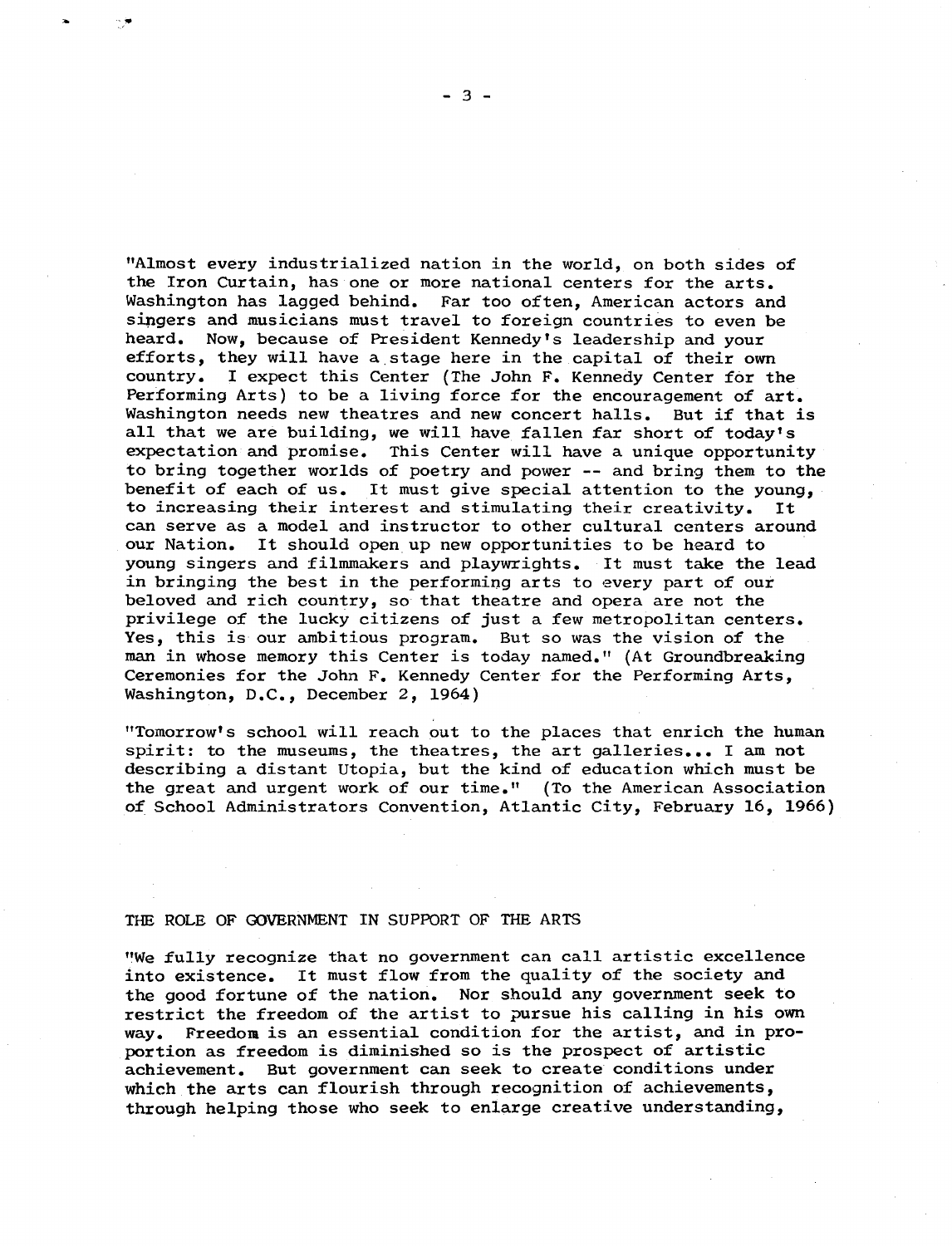through increasing the access of our people to the works of our artists, and through recognizing the arts as part of the pursuit of American greatness ••• In so doing we follow the example of many other nations where government sympathy and support have helped to shape great and influential artistic traditions." {Upon transmitting the Administration's recommendations for a National Foundation on the Arts and Humanities to the Special Subcommittee on Labor in the House and the Special Subcommittee on Arts and Humanities in the Senate, March 10, 1965)

"The personal preferences of men in government are not important - except to themselves... The role of government must be a small one. No Act of Congress or Executive Order can call a great musician or poet into existence. But we can stand on the sidelines and cheer. We can maintain and strengthen an atmosphere to permit the arts to flourish, and those who have talent to use it. And we can seek to enlarge the access of all of our people to artistic creation." (At Groundbreaking Ceremonies for the John F. Kennedy Center for the Performing Arts, Washington, D.C., December 2, 1964)

"Art is not a tender or fragile thing. It has kept alive in the habitations of cruelty and oppressions. It has struggled toward light from the manifold darkness of war and conflict and persecution. Yet it flourishes most abundantly when it is fully free -- when the artist can speak as he wishes and describe the world as he sees it without any official direction. In no country in all the world --<br>East or West -- is the artist freer than here in America. There are East or West -- is the artist freer than here in America. pressures. But they come from inner desire and not external coercion." (At the White House Festival of the Arts, the South Lawn, June 14, 1965)

"It is only the free man who can dare to strike away the bonds of conventions and the claims of ideology in order to express the world as he sees it. It is only when men and women are free that they can shape the intensely personal vision which is the heart of the artistic enterprise. So...artists have a very high personal stake in the defense of freedom. And...I would remind you that all the rest of us have a very high stake in seeing that you remain free so that we may learn and so we may receive pleasure and so we may be greatly enriched by all you do." (To a group of Italian Artists in the Diplomatic Reception Room, Washington, D.c., February 26, 1965)

"There has been an encouraging growth of interest in the arts... But there are many problems in the fields of the arts which not only limit their development, but threaten their very existence. Private initiative is, and should undertake the major responsibility for resolving these problems. However, they are also of vital concern to the Federal Government. The formation of a council of outstanding

- 4 -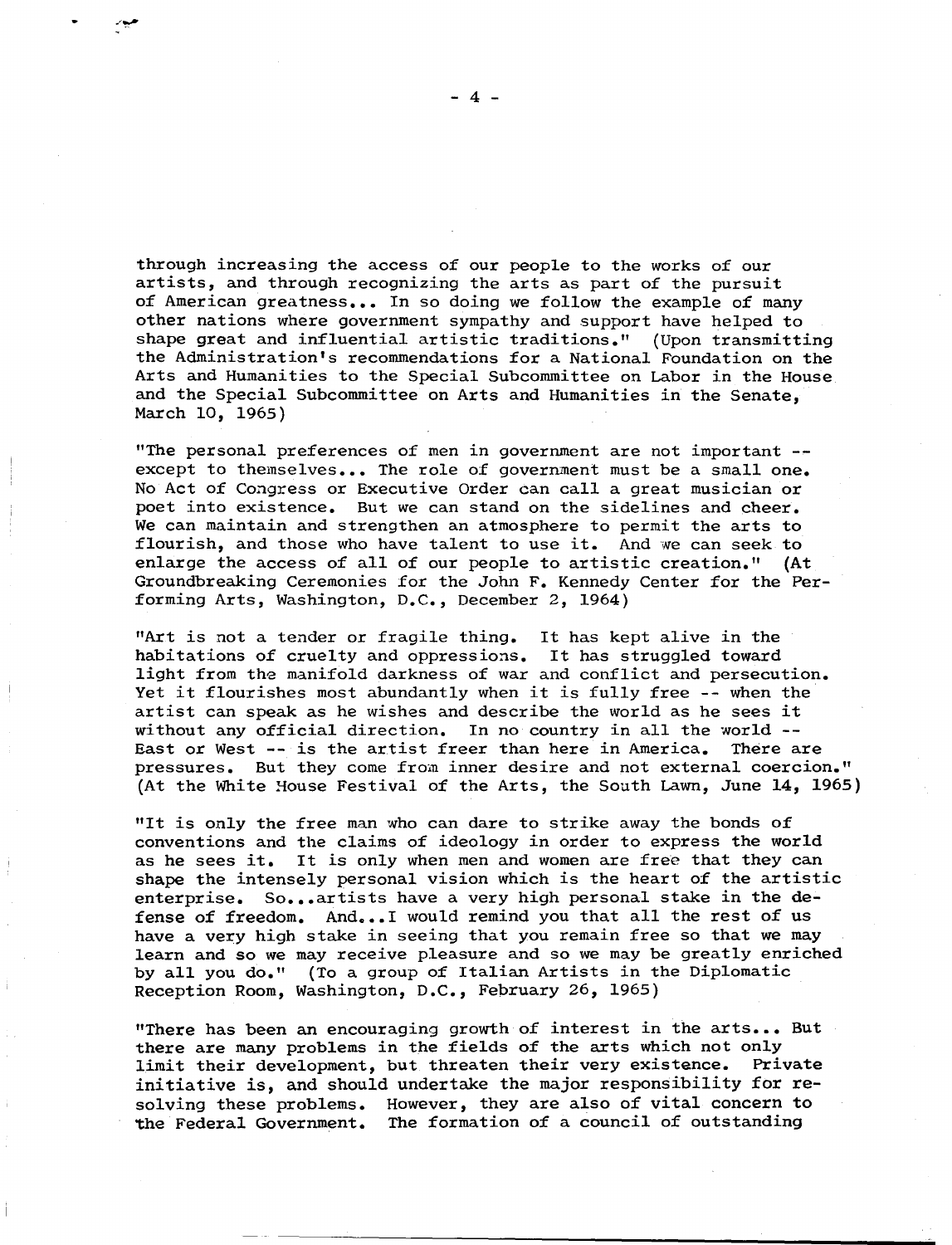representatives of the arts fields...will help us express that concern and provide a method of cooperation with private groups that will have lasting benefits for all the people. In addition, this council will provide the much needed recognition of the artist, assure his place in society, and stimulate audience participation." (Letter from the President to the Speaker of the House of Representatives, August 18, 1964)

"We can work to create an atmosphere for the arts to thrive. Fundamentally, this flows from the values and the thoughts and the hopes of the nation itself. It is shaped by our schools and by our surroundings and by the nature of our society...By honoring artists and their work, by recognizing the importance of their contribution, we not only reflect, but we help to mold the values of this country." (At the White House Festival of the Arts, the South Lawn, June 14, 1965)

"To produce true and lasting results, our states and our municipalities, our schools and our great private foundations, must join forces with us. It is in the neighborhoods of each community that a nation's art is born. In countless American towns there live thousands of In countless American towns there live thousands of obscure and unknown talents. What this bill (National Foundation on the Arts and the Humanities Act of 1965) really does is to bring active support to this great national asset, to make fresher the winds of art in this great land of ours. The arts and the humanities belong to the people. for it is, after all, the people who create them." (Upon people, for it is, after all, the people who create them." signing the Arts and Humanities Bill in the Rose Garden, September 29, 1965)

#### ON ARTS AND HUMANITIES LEGISLATION

"I propose that we honor and support the achievements of thought and the creations of art... We must also recognize and encourage those who can be pathfinders for the nation's imagination and understanding." (State of the Union Message, January 4, 1965)

"This Congress will consider many programs which will leave an enduring mark on American life. But it may well be that passage of this legislation, modest as it is, will help secure for this Congress a sure and honored place in the story of the advance of our civilization." (Statement upon transmitting the Administration's recommendations for a National Foundation on the Arts and Humanities to the Special Subcommittee on Labor in the House and the Special Subcommittee on Arts and Humanities in the Senate, March 10,1965)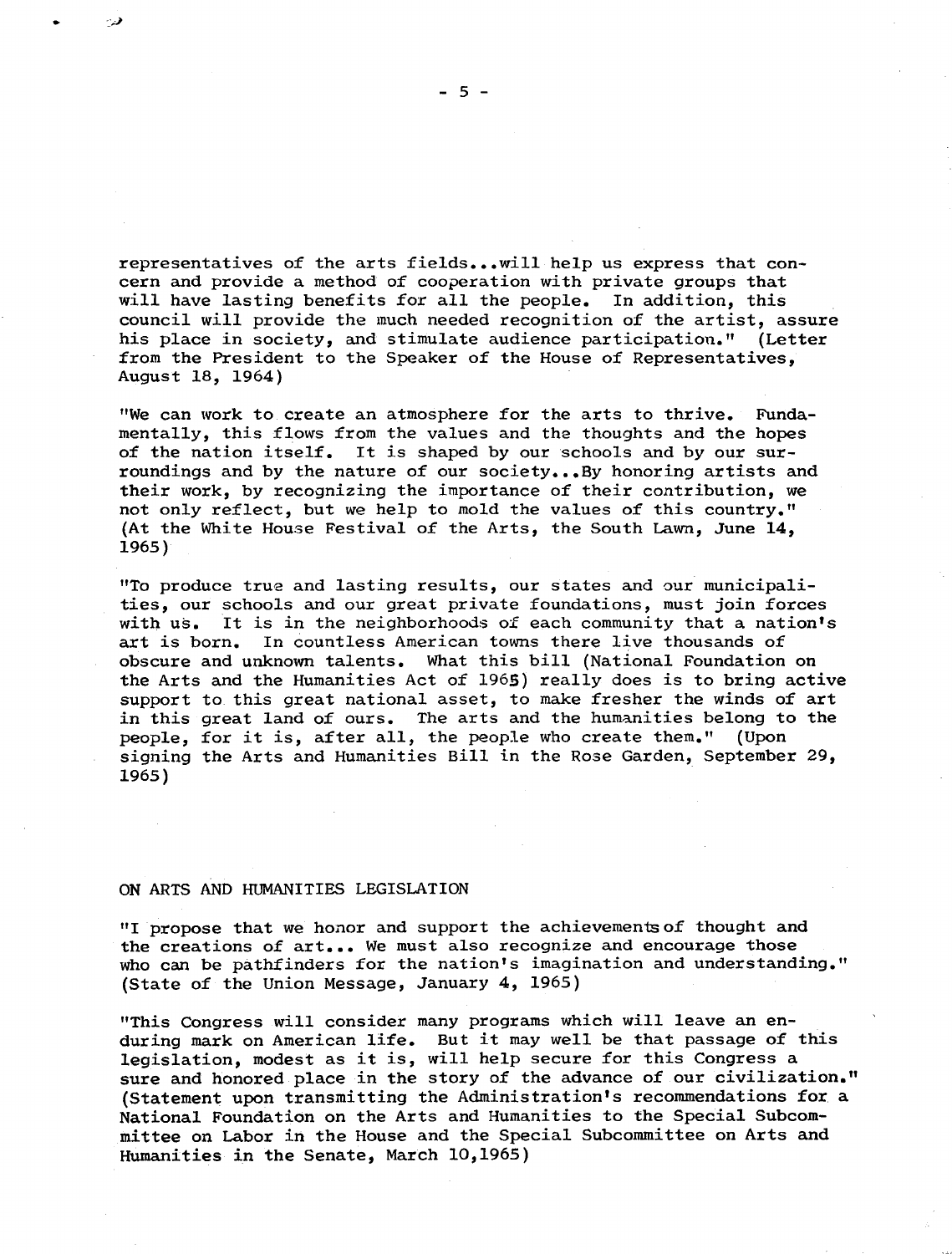"We in America have not always been kind to the artists and the<br>scholars who are the creators and the keepers of our vision. Somescholars who are the creators and the keepers of our vision. how, the scientists always seem to get the penthouse, while the arts and the humanities get the basement." (Upon signing the Arts and Humanities Bill in the Rose Garden, September 29, 1965)

"The talented and the distinguished members 0£ that Council (the National Council on the Arts) have worked very hard. They have worked creatively. They have dreamed dreams and they have developed ideas. This new bill. creating the National Foundation for the Arts This new bill, creating the National Foundation for the Arts and the Humanities, gives us the power to turn some of those dreams and ideas into reality... Working together with the state and the local governments, and with many private organizations in the arts, we will:

Create a National Theater to bring ancient and modern classics of the theater to audiences all over America.

We will support a National Opera Company and a National Ballet Company.

We will create an American Film Institute, bringing together leading artists 0£ the film industry, outstanding educators, and young men and women who wish to pursue the 20th Century art form as their life's work.

We will commission new works of music by American composers.

We will support our symphony orchestras.

We will bring more great artists to our schools and universities by creating grants for their time in residence.

But those are only a small part of the programs that we are ready to begin. They will have an unprecedented effect on the arts and the humanities of our great nation." (Upon signing the Arts and Humanities Bill in the Rose Garden, September 29, 1965)

" ••• This great nation, this country that we love so much, is looking to this handful of extremely talented individuals (the National Council on the Arts), looking to you as the representatives of all fields of the arts, for ways in which the Government can maintain and can strengthen an atmosphere which will permit the arts to flourish and to become a part 0£ everyone's life." (At the Swearing-In Ceremony of the National Council on the Arts, The Cabinet Room, April 9, 1965)